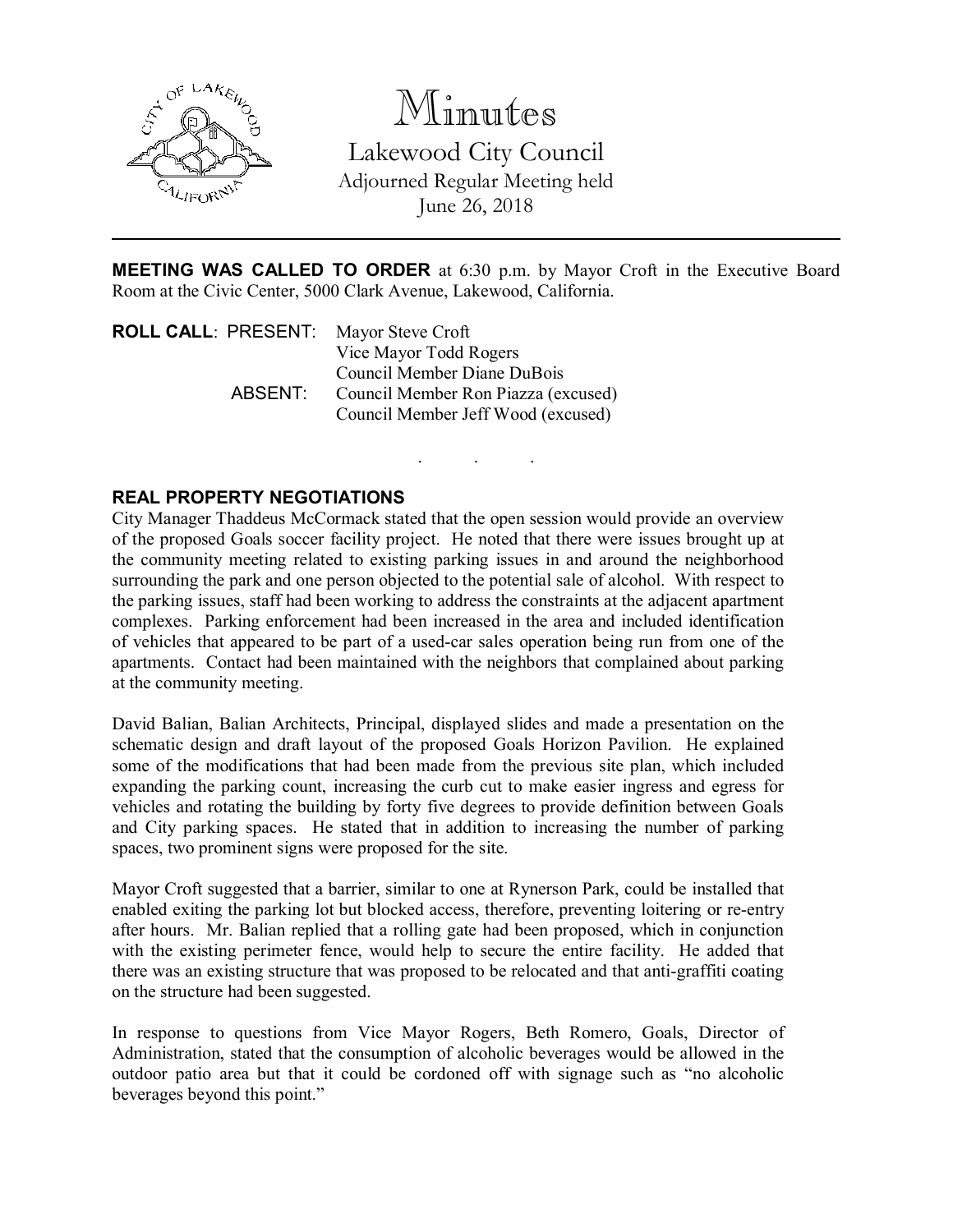City Council Minutes June 26, 2018 Page 2

### REAL PROPERTY NEGOTIATIONS - Continued

Valarie Frost, Director of Recreation and Community Services, responded to Vice Mayor Rogers' question regarding the footprint of the facility by stating that the two phases totaled 4.3 acres and that with the park's total of approximately eight acres, the proposed project would utilize just over half of the park.

Responding to Council Member DuBois' inquiry pertaining to the serving of alcoholic beverages, Nathan Woodbridge, Goals, Vice President, Operations, stated that with the type of license they would obtain, any alcohol served would occur when other drinks would be sold, which would be during the times that games were being played.

Ms. Frost explained that since answers had been provided to the City Council's questions from the initial study session and a community outreach meeting had been held, a decision as to how to proceed would be the next step.

Steve Skolnik, Office of the City Attorney, advised that details pertaining to the negotiations would be discussed at the closed session.

Vice Mayor Rogers expressed gratitude for all the work by staff and the Goals organization in addressing the concerns related to parking at the site and in the neighboring area.

. . .

#### CLOSED SESSION:

At 6:49 p.m., Mayor Croft announced that the City Council would recess to a closed session.

CONFERENCE WITH LABOR NEGOTIATORS – Pursuant to Govt. Code §54957.6 Designated Representative: City Manager, Office of the City Attorney and Liebert Cassidy and Whitmore, Director of Administrative Services, Assistant to the City Manager, Human Resources Manager

Employee Organization: Lakewood City Employees' Association

At 7:03 p.m., the City Council reconvened and the City Attorney advised that there was no action to announce.

. . .

#### CLOSED SESSION:

At 7:04 p.m., Mayor Croft announced that the City Council would recess to a closed session.

REAL PROPERTY NEGOTIATIONS: Pursuant to Government Code §54956.8

Property: 21420 Pioneer Boulevard (Goals Soccer Facility)

City Representatives Attending Closed Session: City Manager, Director of Administrative Services, Director of Public Works, Director of Recreation and Community Services, Legal Counsel

Under Negotiation: Lease Terms